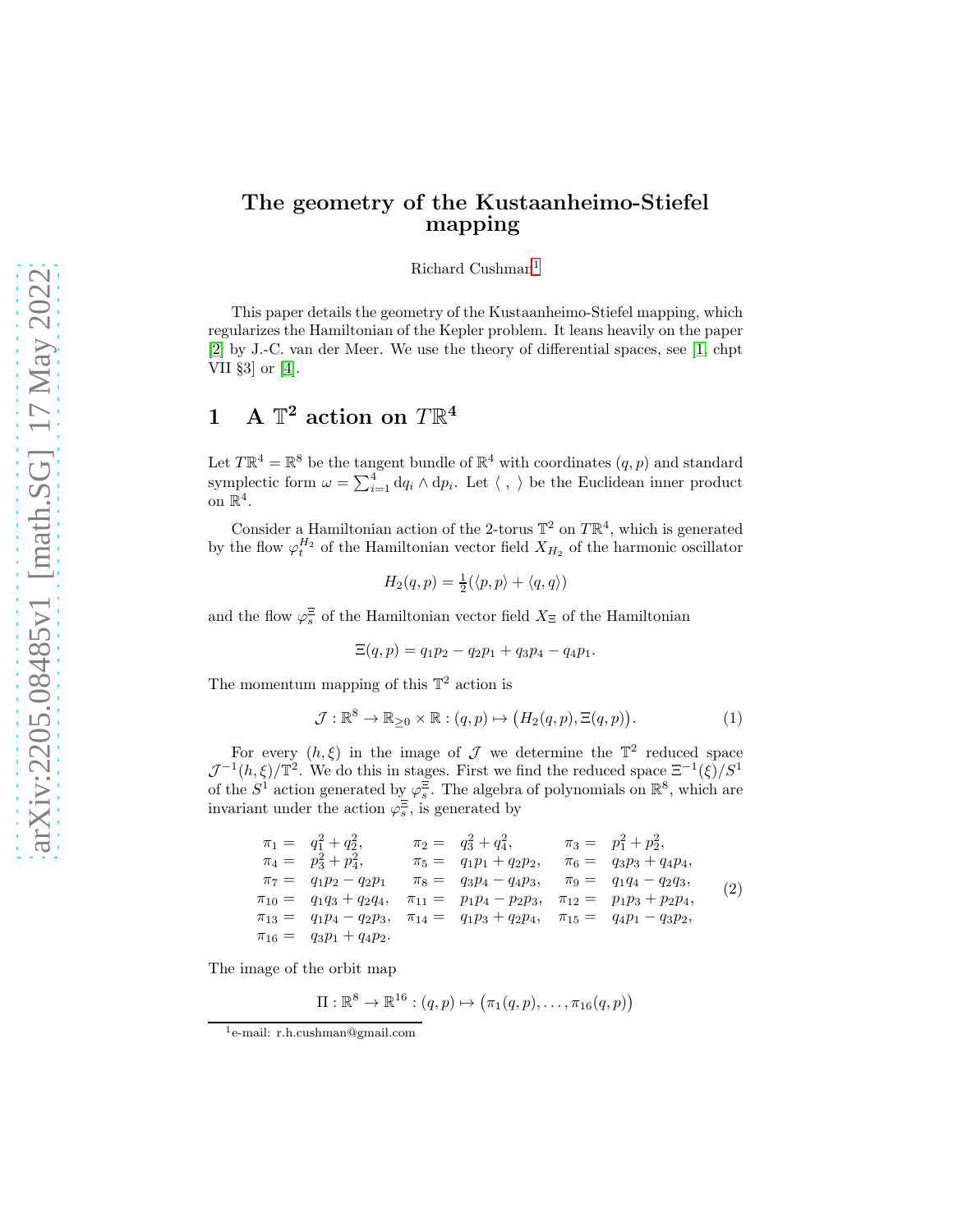is the orbit space  $\mathbb{R}^8/S^1$  of the  $S^1$  action  $\varphi_s^{\Xi}$ , which is a semialgebraic subset of  $\mathbb{R}^{16}$  that will be explicitly described below.  $\mathbb{R}^8/S^1$  is a locally compact subcartesian differential space with differential structure  $C^{\infty}(\mathbb{R}^8/S^1)$ , where  $f \in C^{\infty}(\mathbb{R}^8/S^1)$  if and only if  $\Pi^* f \in C^{\infty}(\mathbb{R}^8)^{S^1}$ , the space of smooth functions on  $\mathbb{R}^8$  that are invariant under the  $S^1$  action  $\varphi_s^{\Xi}$ .

We now show that  $C^{\infty}(\mathbb{R}^{8}/S^{1})$  has a Poisson structure. The quadratic polynomials  $\pi_1, \ldots, \pi_{16}$  generate a Poisson subalgebra of the Poisson algebra of quadratic polynomials  ${\mathcal Q}$  on  $T{\mathbb R}^4,$  using the Poisson bracket  $\{\ ,\ \}_{{\mathcal Q}}$  associated to the symplectic form  $\omega$ , that is, for every f,  $g \in \mathcal{Q}$  one has  $\{f, g\}_{\mathcal{Q}}(q, p) =$  $\omega(q,p)(X_q(q,p),X_f(q,p))$  for every  $(q,p)\in T\mathbb{R}^4$ . Since every smooth function on the orbit space  $\mathbb{R}^8/S^1$  is a smooth function of  $\pi_1, \ldots, \pi_{16}$ , the structure matrix  $W_{C^{\infty}(\mathbb{R}^8/S^1)}$  of the Poisson bracket

$$
\{f,g\}_{\mathbb{R}^8/S^1} = \sum_{i,j=1}^{16} \frac{\partial g}{\partial \pi_1} \frac{\partial f}{\partial \pi_j} \{\pi_i, \pi_j\}_{\mathcal{Q}}
$$

for  $f, g \in C^{\infty}(\mathbb{R}^{8}/S^{1})$  is  $\mathcal{W}_{\mathcal{Q}}$ .

Next we find an explicit description of the orbit space  $\mathbb{R}^8/S^1$  as a semialgebraic variety in  $\mathbb{R}^{16}$ . For this we need a new set of generators of the algebra of invariant polynomials. Let

$$
K_1 = -(\pi_{10} + \pi_{12}) = -(q_1q_3 + q_2q_4 + p_1p_3 + p_2p_4)
$$
  
\n
$$
K_2 = -(\pi_9 + \pi_{11}) = -(q_1q_4 - q_2q_3 + p_1p_4 - p_2p_3)
$$
(3a)  
\n
$$
K_3 = \frac{1}{2}(\pi_2 + \pi_4 - \pi_1 - \pi_3) = \frac{1}{2}(q_3^2 + q_4^2 + p_3^2 + p_4^2 - q_1^2 - q_2^2 - p_1^2 - p_2^2)
$$
  
\n
$$
L_1 = \pi_{15} - \pi_{13} = q_4p_1 - q_3p_2 + q_2p_3 - q_1p_4
$$
  
\n
$$
L_2 = \pi_{14} - \pi_{16} = q_1p_3 + q_2p_4 - q_3p_1 - q_4p_2
$$
(3b)  
\n
$$
L_3 = \pi_8 - \pi_7 = q_3p_4 - q_4p_3 + q_2p_1 - q_1p_2
$$
  
\n
$$
H_2 = \frac{1}{2}(\pi_1 + \pi_2 + \pi_3 + \pi_4) = \frac{1}{2}(q_1^2 + q_2^2 + q_3^2 + q_4^2 + p_1^2 + p_2^2 + p_3^2 + p_4^2)
$$
  
\n
$$
\Xi = \pi_7 + \pi_8 = q_1p_2 - q_2p_1 + q_3p_4 - q_4p_3
$$
(3c)  
\n
$$
U_1 = -(\pi_5 + \pi_6) = -(q_1p_1 + q_2p_2 + q_3p_3 + q_4p_4)
$$
  
\n
$$
U_2 = \pi_{10} - \pi_{12} = q_1q_3 + q_2q_4 - p_1p_3 - p_2p_4
$$
  
\n
$$
U_3 = \pi_9 - \pi_{11} = q_1q_4 - q_2q_3 + p_2p_3 - p_1p_4
$$
  
\n
$$
U_4 = \frac{1}{2}(\pi_1 - \pi_2 + \pi_4 - \pi_3) = \frac{1}{2}(q_1^2 + q_2^2 - q
$$

The map

$$
\mathbb{R}^{16} \to \mathbb{R}^{16} : (\pi_1, \ldots, \pi_{16}) \mapsto (K, L, H_2, \Xi; U, V)
$$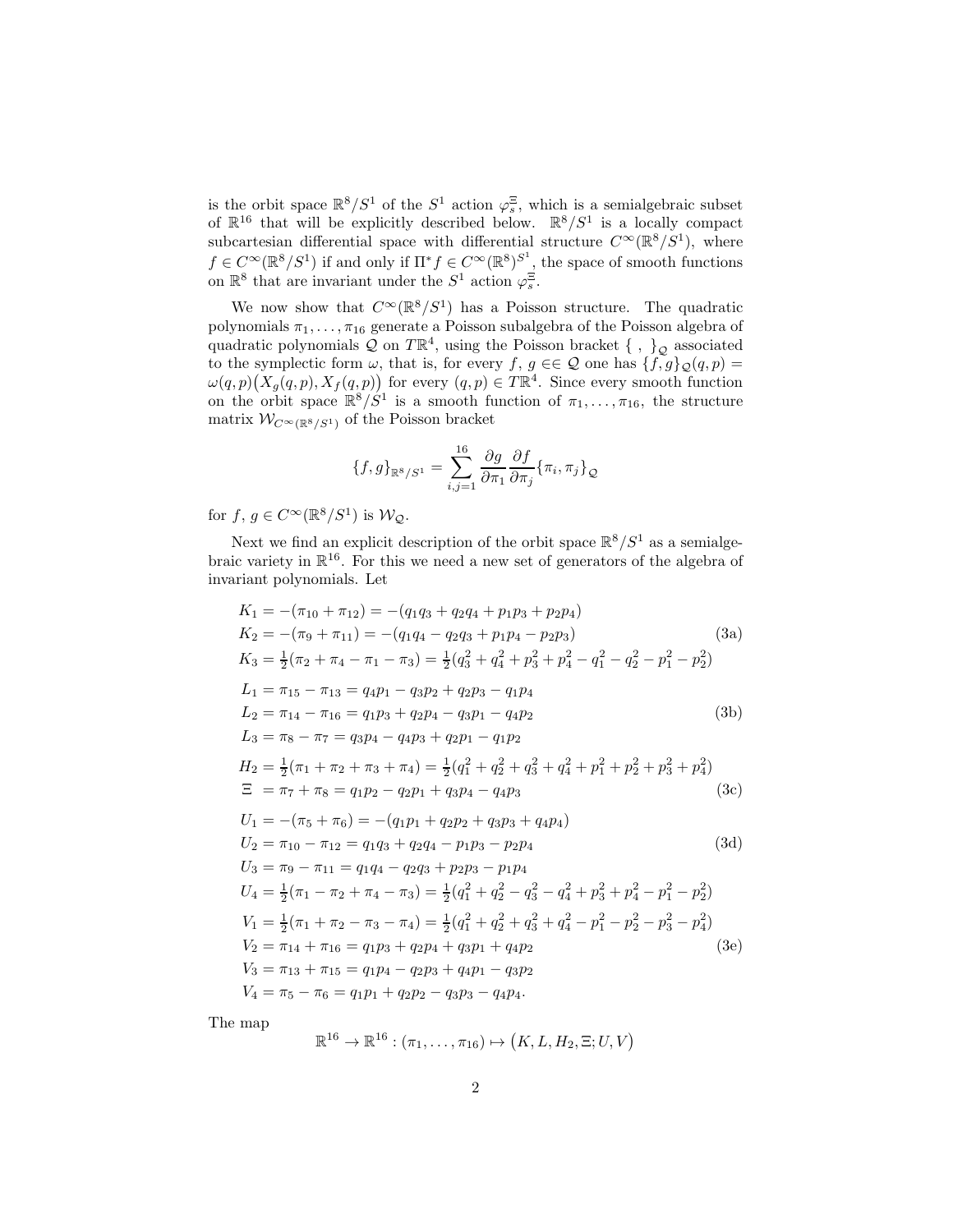is linear and invertible with inverse

$$
\pi_1 = \frac{1}{2}(H_2 - K_3 + U_4 + V_1) \qquad \pi_2 = \frac{1}{2}(H_2 + K_3 - U_4 + V_1)
$$
  
\n
$$
\pi_3 = \frac{1}{2}(H_2 - K_3 - U_4 - V_1) \qquad \pi_4 = \frac{1}{2}(H_2 + K_3 + U_4 - V_1)
$$
  
\n
$$
\pi_5 = \frac{1}{2}(V_4 - U_1) \qquad \pi_6 = -\frac{1}{2}(U_1 + V_4) \qquad \pi_7 = \frac{1}{2}(\Xi - L_3)
$$
  
\n
$$
\pi_8 = \frac{1}{2}(\Xi + L_3) \qquad \pi_9 = \frac{1}{2}(U_3 - K_2) \qquad \pi_{10} = \frac{1}{2}(U_2 - K_1)
$$
  
\n
$$
\pi_{11} = -\frac{1}{2}(U_3 - K_2) \qquad \pi_{12} = -\frac{1}{2}(U_2 + K_1) \qquad \pi_{13} = \frac{1}{2}(V_3 - L_1)
$$
  
\n
$$
\pi_{14} = \frac{1}{2}(V_2 + L_2) \qquad \pi_{15} = \frac{1}{2}(V_3 + L_1) \qquad \pi_{16} = \frac{1}{2}(V_2 - L_2).
$$

So  $(K, L, H_2, \Xi; U, V)$  is another set of generators of the algebra of polynomials on  $\mathbb{R}^8$ , which are invariant under the  $S^1$  action  $\varphi_s^{\Xi}$ . Instead of giving the structure matrix of the Poisson bracket on  $C^{\infty}(\mathbb{R}^{8}/S^{1})$  we list the Poisson vector fields  $Y_G$  on  $\mathbb{R}^8/S^1$  induced from the Hamiltonian vector fields  $X_G$  on  $(T\mathbb{R}^4,\omega)$ , where G is one of the coordinate functions  $(K, L, H_2, \Xi; U, V)$  listed in (3).

$$
Y_{K_1} = -2L_3 \frac{\partial}{\partial K_2} + 2L_2 \frac{\partial}{\partial K_3} - 2K_3 \frac{\partial}{\partial L_2} + 2K_2 \frac{\partial}{\partial L_3}
$$
  
\n
$$
-2U_2 \frac{\partial}{\partial U_1} + 2U_2 \frac{\partial}{\partial U_2} - 2V_2 \frac{\partial}{\partial V_1} + 2V_1 \frac{\partial}{\partial V_2}
$$
  
\n
$$
Y_{K_2} = 2L_3 \frac{\partial}{\partial K_1} - 2L_1 \frac{\partial}{\partial K_3} + 2K_3 \frac{\partial}{\partial L_1} - 2K_1 \frac{\partial}{\partial L_3}
$$
  
\n
$$
-2U_3 \frac{\partial}{\partial U_1} + 2U_1 \frac{\partial}{\partial U_3} - 2V_3 \frac{\partial}{\partial V_1} + 2V_1 \frac{\partial}{\partial V_3}
$$
  
\n
$$
Y_{K_3} = -2L_2 \frac{\partial}{\partial K_1} + 2L_1 \frac{\partial}{\partial K_2} - 2K_2 \frac{\partial}{\partial L_1} + 2K_1 \frac{\partial}{\partial L_2}
$$
  
\n
$$
-2U_4 \frac{\partial}{\partial U_1} + 2U_1 \frac{\partial}{\partial U_4} - 2V_4 \frac{\partial}{\partial V_1} + 2V_1 \frac{\partial}{\partial V_4}
$$
  
\n
$$
Y_{L_1} = -2K_3 \frac{\partial}{\partial K_2} + 2K_2 \frac{\partial}{\partial K_3} - 2L_3 \frac{\partial}{\partial L_2} + 2L_2 \frac{\partial}{\partial L_3}
$$
  
\n
$$
-2U_4 \frac{\partial}{\partial U_3} + 2U_3 \frac{\partial}{\partial U_4} - 2V_4 \frac{\partial}{\partial V_3} + 2V_3 \frac{\partial}{\partial V_4}
$$
  
\n
$$
Y_{L_2} = 2K_3 \frac{\partial}{\partial K_1} - 2K_1 \frac{\partial}{\partial K_3} + 2L_3 \frac{\partial}{\partial L_1} - 2L_1 \frac{\partial}{\partial L_3}
$$
  
\n
$$
+ 2U_4 \frac{\partial}{\partial U_2} - 2U_
$$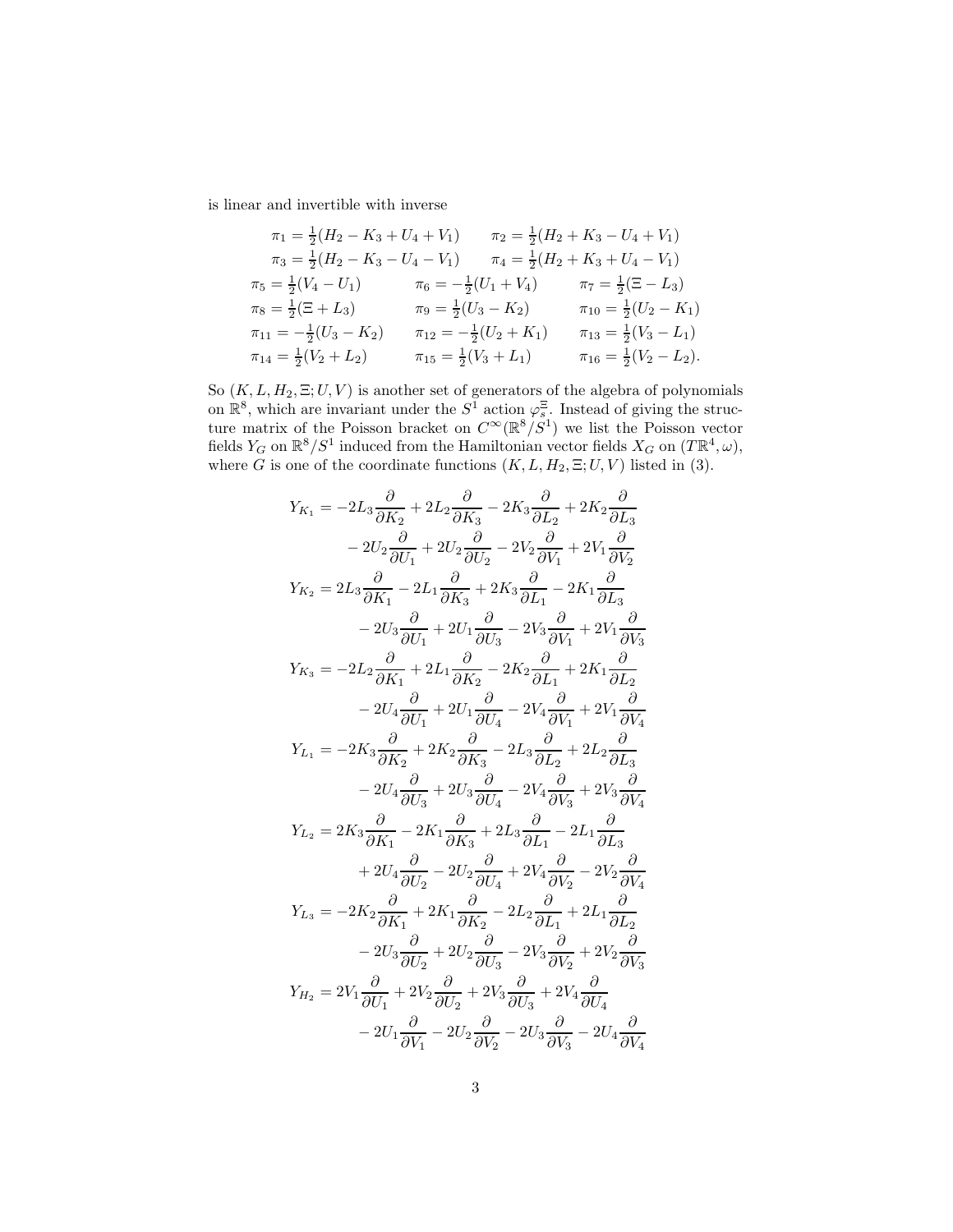$$
Y_{\Xi} = 0
$$
\n
$$
Y_{U_1} = 2U_2 \frac{\partial}{\partial K_1} + 2U_3 \frac{\partial}{\partial K_2} + 2U_4 \frac{\partial}{\partial K_3} - 2V_1 \frac{\partial}{\partial H_2}
$$
\n
$$
+ 2K_1 \frac{\partial}{\partial U_2} + 2K_2 \frac{\partial}{\partial U_3} + 2K_3 \frac{\partial}{\partial U_4} - 2H_2 \frac{\partial}{\partial V_1}
$$
\n
$$
Y_{U_2} = -2U_1 \frac{\partial}{\partial K_1} - 2U_4 \frac{\partial}{\partial L_2} + 2U_3 \frac{\partial}{\partial L_3} - 2V_2 \frac{\partial}{\partial H_2}
$$
\n
$$
- 2K_2 \frac{\partial}{\partial U_1} + 2L_1 \frac{\partial}{\partial U_3} - 2L_2 \frac{\partial}{\partial U_4} - 2H_2 \frac{\partial}{\partial V_2}
$$
\n
$$
Y_{U_3} = -2U_1 \frac{\partial}{\partial K_2} + 2U_4 \frac{\partial}{\partial L_1} + 2U_2 \frac{\partial}{\partial L_3} - 2V_3 \frac{\partial}{\partial H_2}
$$
\n
$$
- 2K_2 \frac{\partial}{\partial U_1} - 2L_1 \frac{\partial}{\partial U_2} - 2V_3 \frac{\partial}{\partial U_4} - 2H_2 \frac{\partial}{\partial V_4}
$$
\n
$$
Y_{U_4} = -2U_1 \frac{\partial}{\partial K_1} - 2U_3 \frac{\partial}{\partial L_1} + 2U_2 \frac{\partial}{\partial L_2} - 2V_4 \frac{\partial}{\partial H_2}
$$
\n
$$
- 2K_3 \frac{\partial}{\partial U_1} + 2L_2 \frac{\partial}{\partial U_2} + 2V_3 \frac{\partial}{\partial U_3} - 2H_2 \frac{\partial}{\partial V_4}
$$
\n
$$
Y_{V_1} = 2V_2 \frac{\partial}{\partial K_1} - 2V_4 \frac{\partial}{\partial L_2} + 2V_3 \frac{\partial}{\partial L_3} + 2U_2 \frac{\partial}{\partial H_2}
$$
\n
$$
+ 2H_2 \frac{\partial}{\partial U_2} +
$$

Table 1. List of Hamiltonian vector fields of coordinate functions on  $\mathbb{R}^8/S^1$  induced from  $(T\mathbb{R}^4,\omega)$ .

The orbit space  $\mathbb{R}^8/S^1$  of this  $S^1$  action is the 7 dimensional semialgebraic variety in  $\mathbb{R}^{16}$  with coordinates  $(K, L, H_2, \Xi; U, V)$  defined by

<span id="page-3-0"></span>
$$
\langle U, U \rangle = U_1^2 + U_2^2 + U_3^2 + U_4^2 = H_2^2 - \Xi^2 \ge 0, \quad H_2 \ge 0
$$
  

$$
\langle V, V \rangle = V_1^2 + V_2^2 + V_3^2 + V_4^2 = H_2^2 - \Xi^2 \ge 0,
$$
  

$$
\langle U, V \rangle = U_1 V_1 + U_2 V_2 + U_3 V_3 + U_4 V_4 = 0,
$$
 (4a)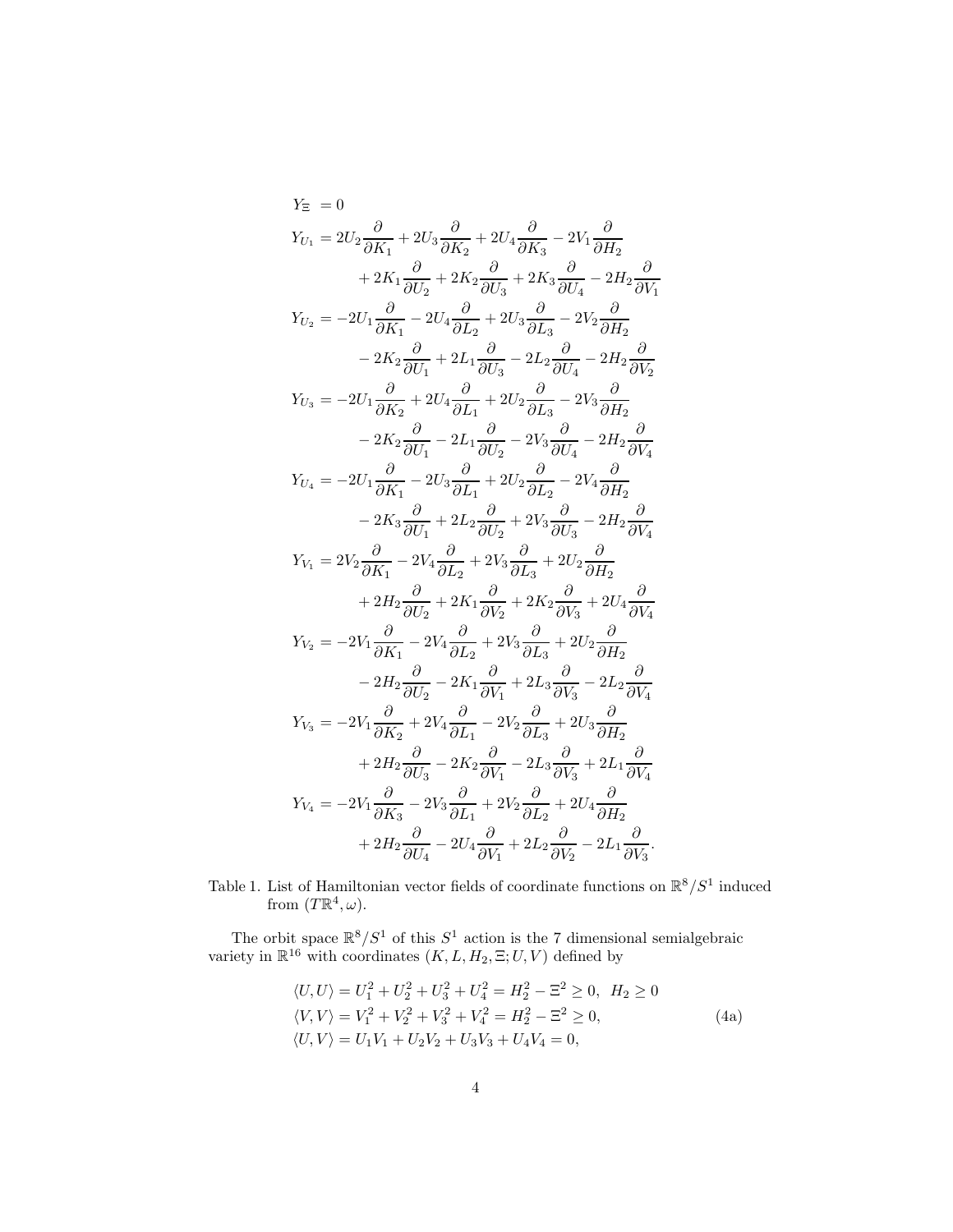<span id="page-4-1"></span><span id="page-4-0"></span>
$$
U_2V_1 - U_1V_2 = L_1\Xi - K_1H_2,
$$
  
\n
$$
U_3V_1 - U_1V_3 = L_2\Xi - K_2H_2,
$$
  
\n
$$
U_4V_1 - U_1V_4 = L_3\Xi - K_3H_2,
$$
  
\n
$$
U_4V_3 - U_3V_4 = K_1\Xi - L_1H_2,
$$
  
\n
$$
U_2V_4 - U_4V_2 = K_2\Xi - L_2H_2,
$$
  
\n
$$
U_3V_2 - U_2V_3 = K_3\Xi - L_3H_2.
$$
\n(4c)

The orbit map of the  $S^1$  action  $\varphi_s^{\Xi}$  is

$$
\widetilde{\Pi}: \mathbb{R}^8 \to \mathbb{R}^8 / S^1 \subseteq \mathbb{R}^{16} : (q,p) \mapsto (K(q,p), L(q,p), H_2(q,p), \Xi(q,p); U(q,p), V(q,p)),
$$
\n(5)

whose image is the orbit space  $\mathbb{R}^8/S^1$  (4). Since the  $S^1$  action generated by  $\varphi_s^{\Xi}$ is linear, Schwartz' theorem [\[3\]](#page-12-3) shows that every smooth  $S<sup>1</sup>$  invariant function on  $\mathbb{R}^8$  is a smooth function of the invariant polynomials  $K_j$ ,  $L_j$  for  $j = 1, 2, 3;$  $H_2, \Xi$ ; and  $U_i, V_i$  for  $i = 1, ..., 4$ . Thus  $\Xi^{-1}(\xi)/S^1$  is defined by setting  $\Xi = \xi$ in the relations [\(4a\)](#page-3-0), [\(4b\)](#page-4-0), and [\(4c\)](#page-4-1). This completes the first stage of studying the  $\mathbb{T}^2$  action.

The second stage in determining  $\mathcal{J}^{-1}(h,\xi)/\mathbb{T}^2$  begins by looking at the harmonic oscillator vector field  $X_{H_2} = \sum_{i=1}^4 (p_i \frac{\partial}{\partial q_i} - q_i \frac{\partial}{\partial p_i})$  on  $T \mathbb{R}^4$ .  $X_{H_2}$  induces the vector field

$$
Y_{H_2} = 2\sum_{i=1}^{4} (V_i \frac{\partial}{\partial U_i} - U_i \frac{\partial}{\partial V_i})
$$
\n(6)

on  $\mathbb{R}^{16}$ , since

$$
L_{X_{H_2}}H_2 = L_{X_{H_2}}\Xi = L_{X_{H_2}}K_j = L_{X_{H_2}}L_j = 0
$$
 for  $j = 1, 2, 3$ 

and

$$
L_{X_{H_2}}U_i = 2V_i
$$
  $L_{X_{H_2}}V_i = -2U_i$  for  $i = 1, 2, 3, 4$ .

 $L_{X_{H_2}}$  leaves invariant the ideal of polynomials, whose zeroes define the orbit space  $\mathbb{R}^8/S^1$ , see equation (4). The induced vector field  $Y_{H_2}$  is a derivation of  $C^{\infty}(\mathbb{R}^{8}/S^{1})$ , each of whose integral curves is the image of an integral curve of  $X_{H_2}$  on  $\mathbb{R}^8$  under the orbit map II. The integral curves of  $Y_{H_2}$  are defined for all time, since  $X_{H_2}$  is a complete vector field. Consequently,  $Y_{H_2}$  is a complete vector field on  $\mathbb{R}^8/S^1 \subseteq \mathbb{R}^{16}$ . Its flow is the restriction to  $\mathbb{R}^8/S^1$  of the flow of the vector field  $Y_{H_2}$  on  $\mathbb{R}^{16}$ , given by

$$
\varphi_u^{Y_{H_2}}(K, L, \Xi, H_2; U, V) = (0, 0, 0, 0; 2U \cos u + 2V \sin u, -2U \sin u + 2V \cos u).
$$

This defines a smooth  $S^1$  action on the subcartesian space  $\mathbb{R}^8/S^1 \subseteq \mathbb{R}^{16}$ . For  $j = 1, 2, 3$  the polynomials  $K_j$ ,  $L_j$ ,  $\Xi$ , and  $H_2$  on  $\mathbb{R}^{16}$  generate the algebra of polynomials, which are invariant under the  $S^1$  action  $\varphi_u^{Y_{H_2}}$ . Thus the restriction of the preceding polynomials to the orbit space  $\mathbb{R}^8/S^1$  generate the algebra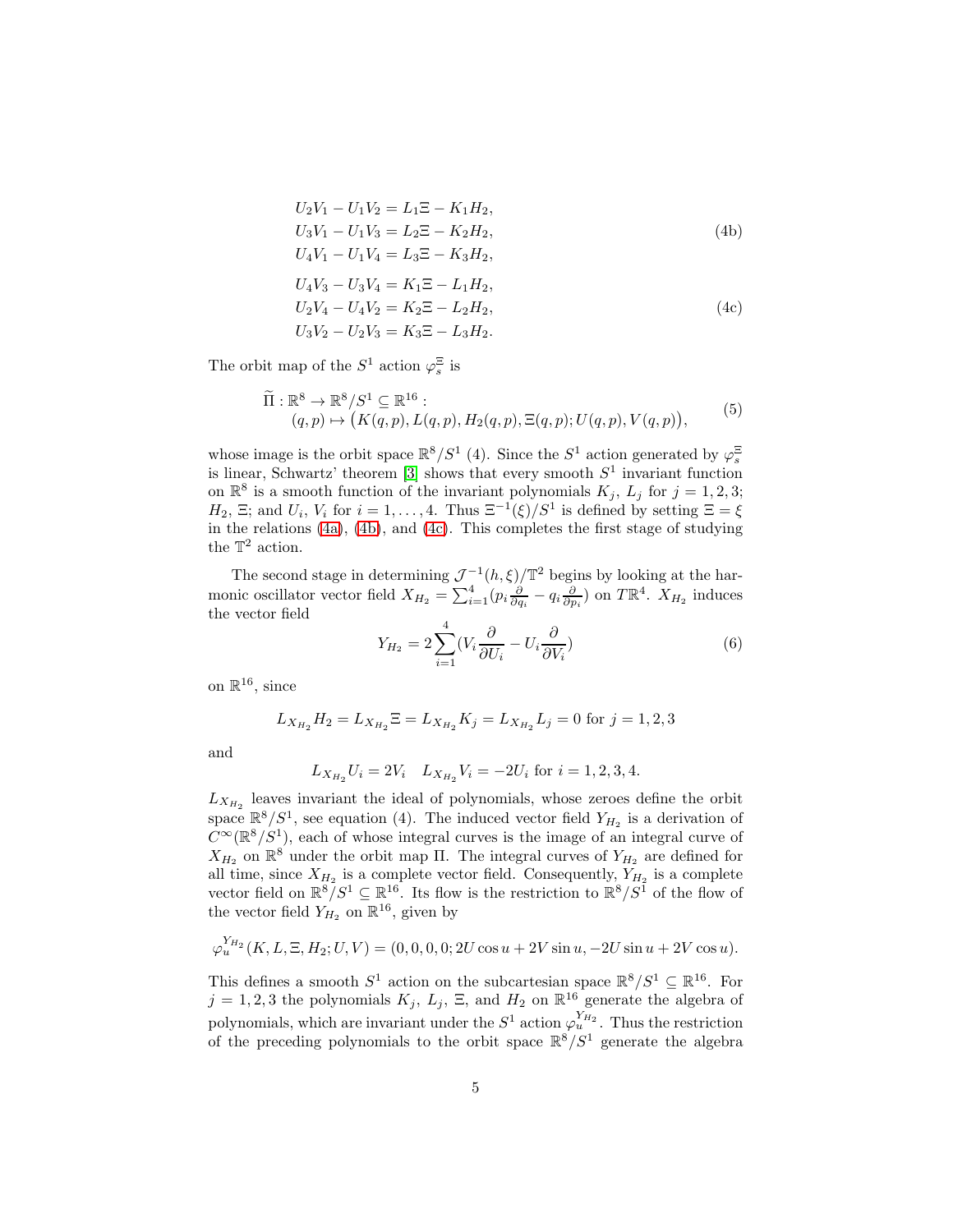$C^{\infty}(\mathbb{R}^8/S^1)^{S^1}$  of smooth functions on  $\mathbb{R}^8/S^1$ , which are invariant under the flow  $\varphi_u^{Y_{H_2}}|(\mathbb{R}^8/S^1)$  of the vector field  $Y_{H_2}|(\mathbb{R}^8/S^1)$ .

We now determine the orbit space of the  $S^1$  action on  $\mathbb{R}^8/S^1$  generated by  $\varphi_u^{Y_{H_2}}|(\mathbb{R}^8/S^1)$ . Substituting the equations [\(4a\)](#page-3-0), [\(4b\)](#page-4-0) and [\(4c\)](#page-4-1) into the identity

$$
\sum_{1 \le i < j \le 4} (U_i V_j - U_j V_i)^2 + \langle U, V \rangle^2 = \langle U, U \rangle \langle V, V \rangle \tag{7}
$$

gives the identity

$$
(H_2^2 - \Xi^2)^2 = (K_1^2 + K_2^2 + K_3^2 + L_1^2 + L_2^2 + L_3^2)(H_2^2 + \Xi^2) - 4(K_1L_1 + K_2L_2 + K_3L_3)\Xi H_2,
$$

which holds if

$$
0 \le K_1^2 + K_2^2 + K_3^2 + L_1^2 + L_2^2 + L_3^2 = H_2^2 + \Xi^2, \ 0 \le |\Xi| \le H_2 \tag{8a}
$$

<span id="page-5-2"></span><span id="page-5-1"></span><span id="page-5-0"></span>
$$
K_1L_1 + K_2L_2 + K_3L_3 = \Xi H_2.
$$
 (8b)

Using equation  $(3)$ , a calculation shows that equations  $(8a)$  and  $(8b)$  indeed hold. Adding and subtracting  $\frac{1}{2}$  times equation [\(8b\)](#page-5-1) from  $\frac{1}{4}$  times equation [\(8a\)](#page-5-0) gives

<span id="page-5-3"></span>
$$
\xi_1^2 + \xi_2^2 + \xi_3^2 = \frac{1}{4}(H_2 + \Xi)^2, \ 0 \le |\Xi| \le H_2
$$
 (9a)

$$
\eta_1^2 + \eta_2^2 + \eta_3^2 = \frac{1}{4}(H_2 - \Xi)^2,\tag{9b}
$$

where  $\xi_j = \frac{1}{2}(K_j + L_j)$  and  $\eta_j = \frac{1}{2}(K_j - L_j)$  for  $j = 1, 2, 3$ . Equations [\(9a\)](#page-5-2) and [\(9b\)](#page-5-3) define the orbit space  $(\mathbb{R}^8/S^1)/S^1$  of the  $S^1$  action  $\varphi_u^{Y_{H_2}}/(\mathbb{R}^8/S^1)$  on  $\mathbb{R}^8/S^1$ . The orbit space  $(\mathbb{R}^8/S^1)/S^1$  is the orbit space  $\mathbb{R}^8/\mathbb{T}^2$  of the  $\mathbb{T}^2$  action on  $\mathbb{R}^8$  generated by  $\varphi_s^{\Xi}$  and  $\varphi_t^{H_2}$ . The orbit map of the  $S^1$  action  $\varphi_u^{Y_{H_2}}|(\mathbb{R}^8/S^1)$ on  $\mathbb{R}^8/S^1$  induced from the  $S^1$  action  $\varphi_t^{H_2}$  on  $\mathbb{R}^8$  is

$$
\varphi: \left(\mathbb{R}^8/S^1, C^\infty(\mathbb{R}^8/S^1)\right) \to \left(\mathbb{R}^8/\mathbb{T}^2, C^\infty(\mathbb{R}^8/\mathbb{T}^2)\right),\tag{10}
$$

which is the restriction to  $\mathbb{R}^8/S^1$  of the smooth map

$$
\mathbb{R}^{16} \to \mathbb{R}^8 : (K, L, H_2, \Xi; U, V) \mapsto (\xi, \eta, H_2, \Xi) = (\frac{1}{2}(K + L), \frac{1}{2}(K - L), H_2, \Xi),
$$

and thus is a smooth mapping of locally compact subcartesian differential spaces.

From equation [\(4a\)](#page-3-0) it follows that the range of the momentum map  $\mathcal{J}(1)$  $\mathcal{J}(1)$ of the  $\mathbb{T}^2$  action on  $\mathbb{R}^8$  is the closed wedge  $W = \{(h,\xi) \in \mathbb{R}_{\geq 0} \times \mathbb{R} \mid 0 \leq |\xi| \leq h\}.$ When  $(h, \xi) \in \text{int } W$ , the reduced space  $\mathcal{J}^{-1}(h, \xi)/\mathbb{T}^2$ , defined by equations [\(9a\)](#page-5-2) and[\(9b\)](#page-5-3) with  $H_2 = h$  and  $\Xi = \xi$ , is diffeomorphic to  $S^2_{\frac{1}{2}(h+\xi)} \times S^2_{\frac{1}{2}(h-\xi)}$ . When  $(h, \xi) \in \partial W \setminus \{(0, 0)\},$  that is  $\pm \xi = h > 0$ , the reduced space  $\mathcal{J}^{-1}(h, \pm h)/\mathbb{T}^2$ is diffeomorphic to  $S_h^2$ . When  $(h, \xi) = (0, 0)$  the reduced space  $\mathcal{J}^{-1}(0, 0)/\mathbb{T}^2$  is the point  $(0,0) \in T\mathbb{R}^4$ .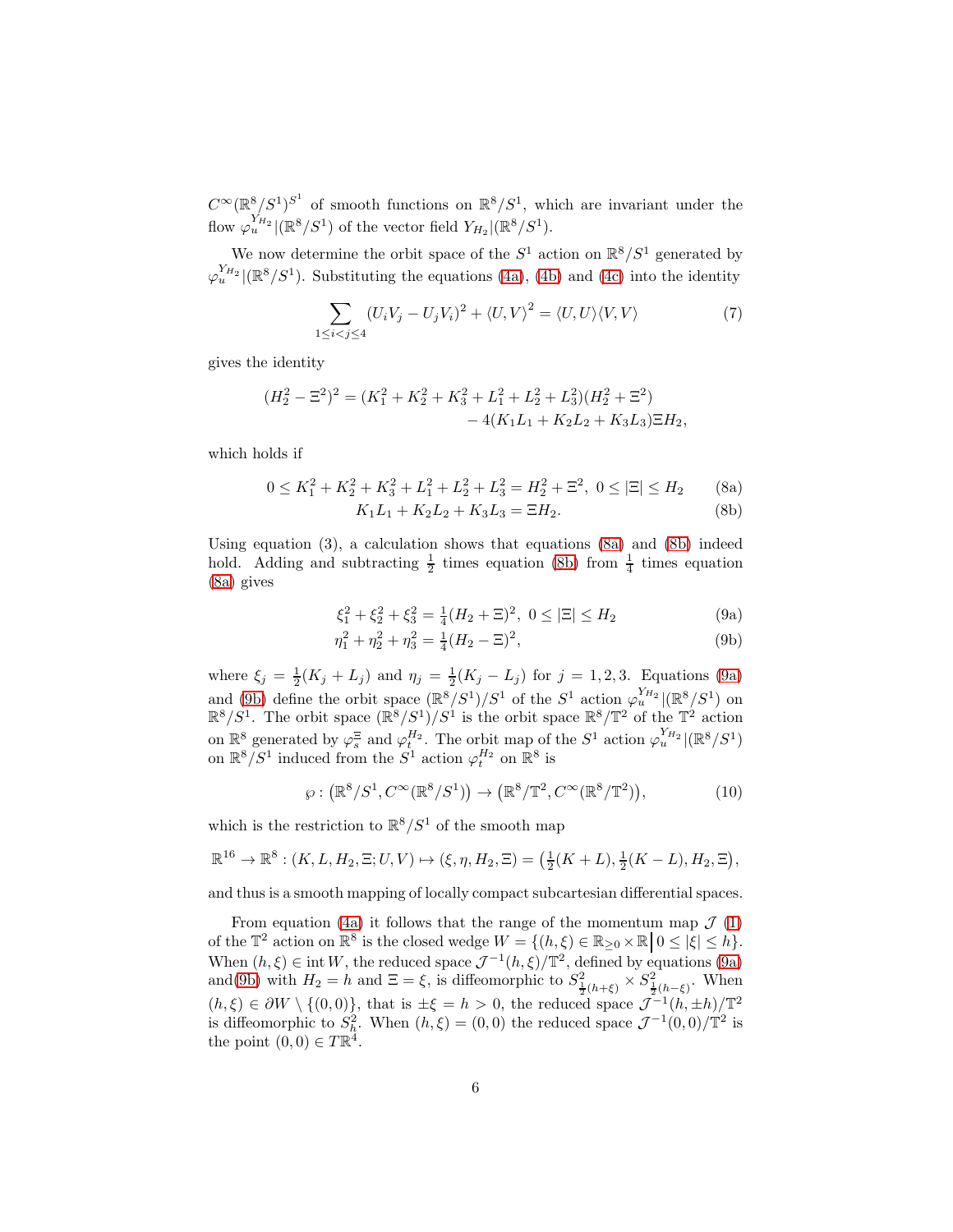Since the momentum map  $\mathcal{J}(1)$  $\mathcal{J}(1)$  is invariant under the  $S^1$  action  $\varphi_s^{\Xi}$ , it induces a smooth map

$$
J: \mathbb{R}^8 / S^1 \subseteq \mathbb{R}^{16} \to W \subseteq \mathbb{R}_{\geq 0} \times \mathbb{R} : (K, L, H_2, \Xi; U, V) \mapsto (H_2, \Xi), \qquad (11)
$$

which is surjective. We now determine the geometry of the fibration defined by J. Observe that  $J = j \circ \wp$ , where

$$
j: \mathbb{R}^8/\mathbb{T}^2 \subseteq \mathbb{R}^8 \to W \subseteq \mathbb{R}_{\geq 0} \times \mathbb{R} : (\xi, \eta, H_2, \Xi) \mapsto (H_2, \Xi)
$$

is induced by the momentum mapping of the  $\mathbb{T}^2$  action on  $T\mathbb{R}^4$ . Since int W is simply connected, the fibration

$$
J_{|J^{-1}(\mathop{\mathrm{int}}\nolimits W)}:J^{-1}(\mathop{\mathrm{int}}\nolimits W)\subseteq \mathbb{R}^8/S^1\to \mathop{\mathrm{int}}\nolimits W\subseteq \mathbb{R}_{\geq 0}\times \mathbb{R}
$$

is trivial. Hence for each  $(h, \xi) \in \text{int } W$  the fiber  $J^{-1}(h, \xi)$  is diffeomorphic to the fiber  $J^{-1}(h, 0)$ , where  $(h, 0) \in \text{int } W$ . The fiber  $J^{-1}(h, 0)$  is defined by

<span id="page-6-0"></span>
$$
\langle U, U \rangle = h^2 = \langle V, V \rangle, \quad \langle U, V \rangle = 0, \quad h > 0
$$
  
\n
$$
-h^{-1}(U_2V_1 - U_1V_2) = K_1 \qquad -h^{-1}(U_4V_3 - U_3V_4) = L_1
$$
  
\n
$$
-h^{-1}(U_3V_1 - U_1V_3) = K_2 \qquad -h^{-1}(U_2V_4 - U_4V_2) = L_2
$$
  
\n
$$
-h^{-1}(U_4V_1 - U_1V_4) = K_3 \qquad -h^{-1}(U_3V_2 - U_2V_3) = L_3.
$$
\n(12)

Hence  $J^{-1}(h,0)$  is diffeomorphic to

$$
M_{h,0} = \{ (U,V) \in \mathbb{R}^4 \times \mathbb{R}^4 \mid \langle U,U \rangle = h^2 = \langle V,V \rangle \& \langle U,V \rangle = 0 \},
$$

because  $J^{-1}(h,0)$  is the graph of the smooth mapping

$$
M_{h,0} \subseteq \mathbb{R}^8 \to \mathbb{R}^8 : (U, V) \mapsto (K(U, V), L(U, V), h, 0),
$$

where  $(U, V) \mapsto K(U, V)$  and  $(U, V) \mapsto L(U, V)$  are smooth functions defined by equation [\(12\)](#page-6-0).  $M_{h,0}$  is diffeomorphic to  $T_h S_1^3$ , the tangent h sphere bundle to the unit 3 sphere  $S_1^3$ , via the mapping  $(U, V) \mapsto (h^{-1}U, V)$ . Since  $(\partial W)^{\pm} =$  $\{(h,\xi)\in\mathbb{R}_{\geq 0}\times\mathbb{R} \mid \pm \xi = h > 0\}$  is simply connected, the fibration

$$
J_{|J^{-1}((\partial W)^{\pm})}:|J^{-1}((\partial W)^{\pm})\subseteq \mathbb{R}^{8}/S^{1}\to (\partial W)^{\pm}\subseteq \mathbb{R}_{\geq 0}\times \mathbb{R}
$$

is trivial. Hence for each  $(h, \pm h) \in (\partial W)^{\pm}$  with  $h > 0$  the fiber  $J^{-1}(h, \pm h)$  is defined by

$$
\langle U, U \rangle = \langle V, V \rangle = h^2, \ \langle U, V \rangle = 0, \ h > 0
$$
  
\n
$$
h^{-1}(U_2V_1 - U_1V_2) = \mp h^{-1}(U_4V_3 - U_3V_4) = \pm (L_1 - K_1) = \mp \eta_1
$$
  
\n
$$
h^{-1}(U_3V_1 - U_1V_3) = \mp h^{-1}(U_2V_4 - U_4V_2) = \pm (L_2 - K_2) = \mp \eta_2
$$
  
\n
$$
h^{-1}(U_4V_1 - U_1V_4) = \mp h^{-1}(U_3V_2 - U_2V_3) = \pm (L_3 - K_3) = \mp \eta_3.
$$
\n(13)

Hence  $J^{-1}(h, \pm h)$  is diffeomorphic to  $M_{h,0}$  because it is the graph of the smooth mapping

<span id="page-6-1"></span>
$$
M_{h,0} \subseteq \mathbb{R}^8 \to \mathbb{R}^8 : (U, V) \mapsto (\pm (L - K)(U, V), h, \pm h)
$$

where  $\pm(L-K)$  is the smooth function defined by equation [\(13\)](#page-6-1). When  $(h, \xi)$  =  $(0,0) \in W$ , the fiber  $J^{-1}(0,0)$  is the point  $(0,0,0,0,0,0) \in \mathbb{R}^{16}$ , since  $h = 0$ implies  $q = p = 0$ , which gives  $K = L = U = V = \Xi = 0$ .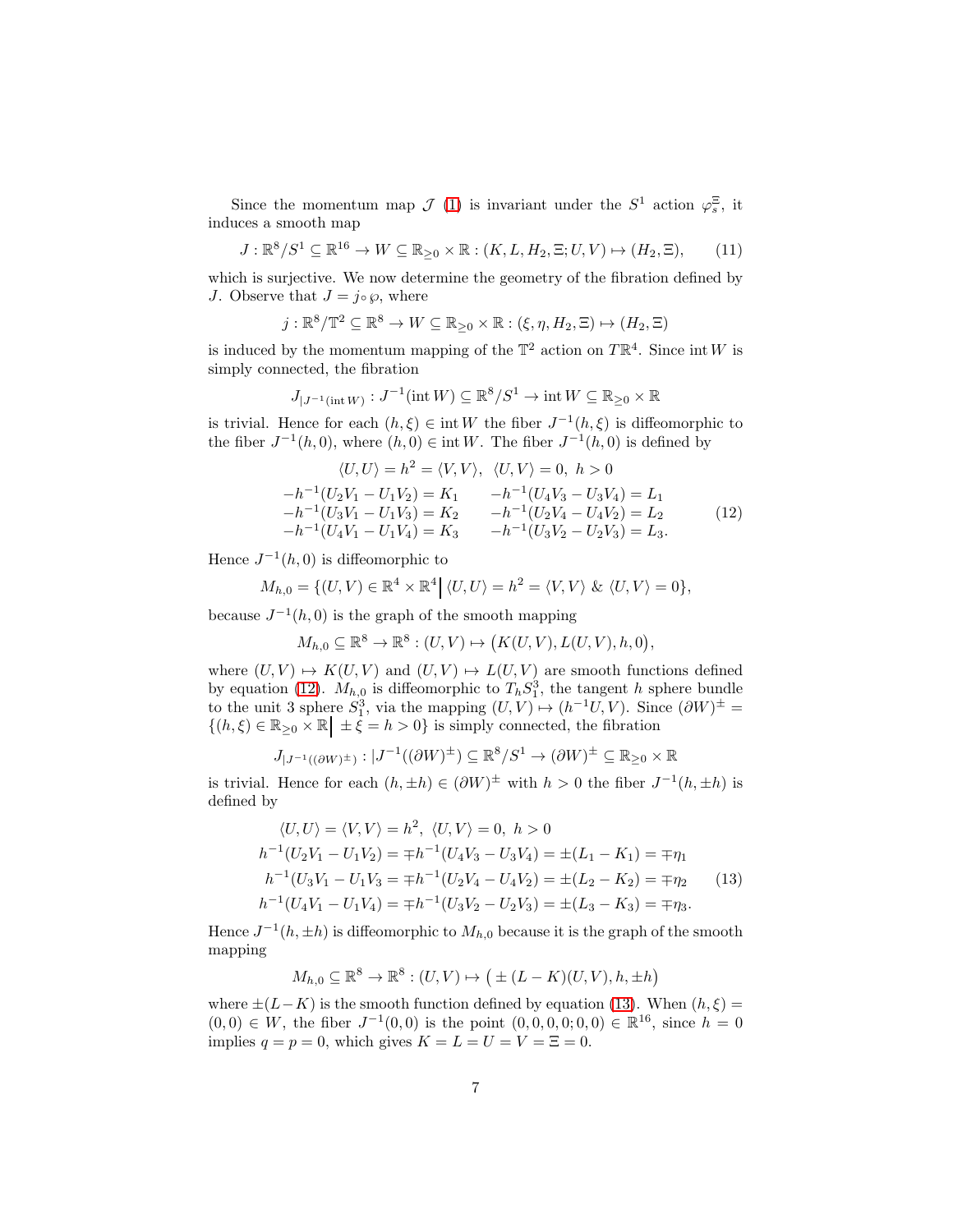### 2 The Kustaanheimo-Stiefel mapping

In this section we define the Kustaanheimo-Stiefel mapping and detail its relation to regularizing the Kepler vector field.

For  $(h, 0) \in \text{int } W$ , the mapping

$$
\varphi_{h,0}: T_h S_1^3 = \mathcal{J}^{-1}(h,0)/S^1 \subseteq T\mathbb{R}^4 \to S_h^2 \times S_h^2 = \mathcal{J}^{-1}(h,0)/\mathbb{T}^2 \subseteq \mathbb{R}^6 :
$$
  

$$
(U,V) \mapsto (\xi(U,V), \eta(U,V)) = (\frac{1}{2}(K(U,V) + L(U,V)), \frac{1}{2}(K(U,V) - L(U,V))),
$$

where  $\wp_{h,0}(U, V) = \wp(\xi(U, V), \eta(U, V), h, 0; U, V)$ , is the orbit map of the preregularized Kepler Hamiltonian [\(18\)](#page-7-0). We describe its relation to the Kepler vector field in more detail.

On  $T_0 \mathbb{R}^3 = (\mathbb{R}^3 \setminus \{0\}) \times \mathbb{R}^3$  with coordinates  $(x, y)$  and standard symplectic form  $\sum_{i=1}^{3} dx_i \wedge dy_i$ , the Kepler Hamiltonian on the negative energy level set  $-\frac{1}{2}k^2$  with  $k > 0$  is

$$
K(x,y) = \frac{1}{2}|y|^2 - \frac{1}{|x|} = -\frac{1}{2}k^2.
$$
 (14)

Here  $\vert \ \vert$  is the norm associated to the Euclidean inner product on  $\mathbb{R}^3$ . Consider

<span id="page-7-2"></span>
$$
\widehat{K}(x,y) = \frac{|x|}{k} \big(K(x,y) + \frac{1}{2}k^2\big) + \frac{1}{k} = \frac{1}{2k}|x|\big(|y|^2 + k^2\big). \tag{15}
$$

The Hamiltonian vector field  $X_{\widehat{K}}$  has integral curves which satisfy

$$
\frac{dx}{ds} = \frac{|x|}{k} \frac{\partial K}{\partial y} \n\frac{dy}{ds} = -\frac{|x|}{k} \frac{\partial K}{\partial x} - (K(x, y) + \frac{1}{2}k^2) \frac{\partial \frac{|x|}{k}}{\partial x}.
$$
\n(16)

On the level set  $\widehat{K}^{-1}(\frac{1}{k})$  they satisfy

<span id="page-7-1"></span>
$$
\frac{\mathrm{d}x}{\mathrm{d}s} = \frac{|x|}{k} \frac{\partial K}{\partial y} \n\frac{\mathrm{d}y}{\mathrm{d}s} = -\frac{|x|}{k} \frac{\partial K}{\partial x}.
$$
\n(17)

With  $\frac{ds}{dt} = \frac{|x|}{k}$  $\frac{x}{k}$  a solution to equation [\(17\)](#page-7-1) is a time reparametrization of an integral curve of the Kepler vector field on the level set  $K^{-1}(-\frac{1}{2}k^2)$ . The preregularized Kepler Hamiltonian on the level set  $K^{-1}(1)$  is

<span id="page-7-0"></span>
$$
\mathcal{K}(x, y) = \frac{1}{2}|x|(|y|^2 + 1),\tag{18}
$$

which is obtained from the Hamiltonian  $\hat{K}$  [\(15\)](#page-7-2) using the symplectic coordinate change  $(x, y) \mapsto (\frac{1}{k}x, ky).$ 

On  $T_*\mathbb{R}^4 = T\mathbb{R}^4 \setminus \{q=0\}$  consider the mapping

<span id="page-7-3"></span>
$$
ks: T_*\mathbb{R}^4 \to T_0\mathbb{R}^3 : (q, p) \mapsto (x, y), \tag{19}
$$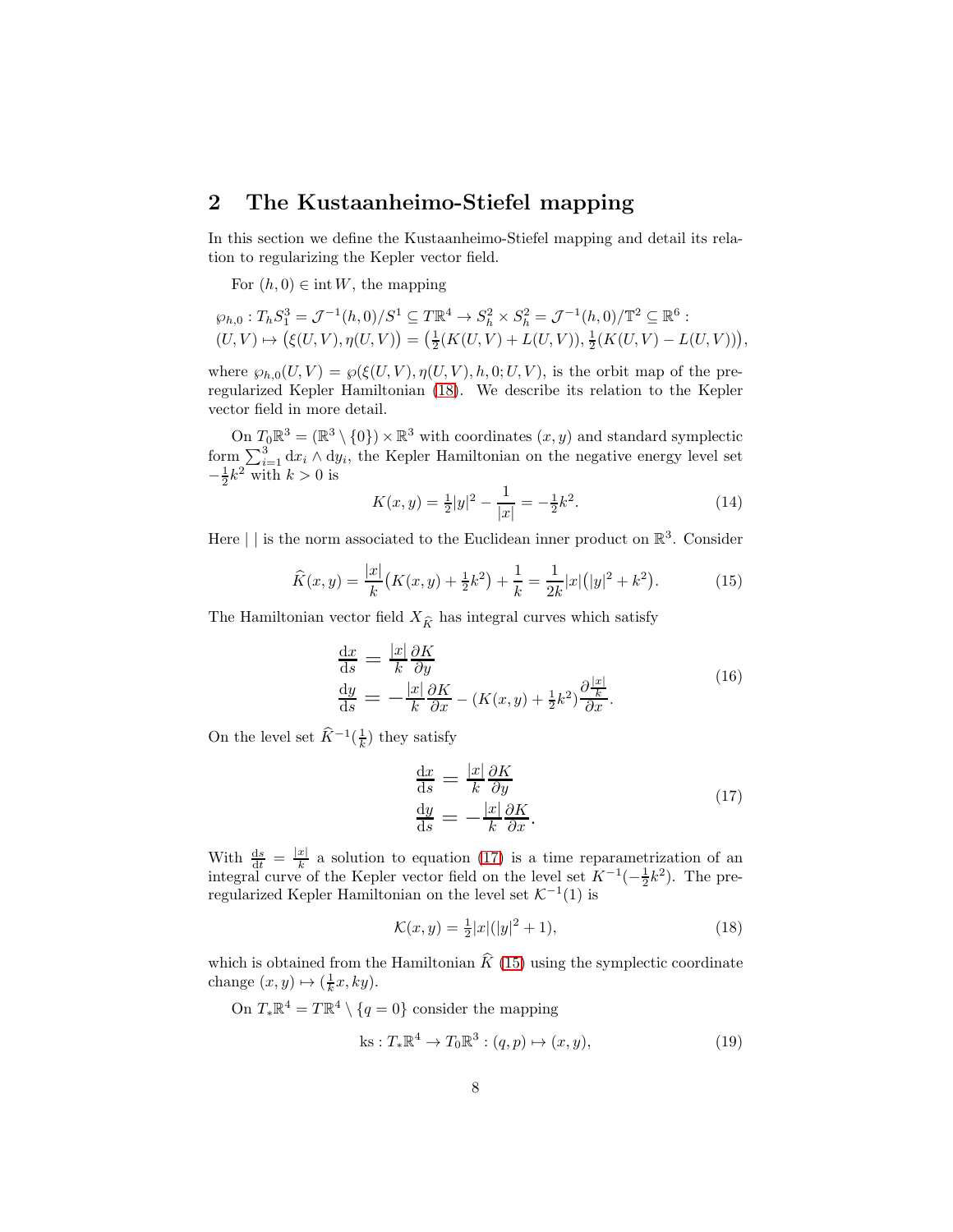where

<span id="page-8-2"></span><span id="page-8-0"></span>
$$
x_1 = 2(q_1q_3 + q_2q_4) = U_2 - K_1
$$
  
\n
$$
x_2 = 2(q_1q_4 - q_2q_3) = U_3 - K_2
$$
  
\n
$$
x_3 = q_1^2 + q_2^2 - q_3^2 - q_4^2 = U_4 - K_3
$$
  
\n
$$
y_1 = \frac{1}{\langle q, q \rangle} (q_1p_3 + q_2p_4 + q_3p_1 + q_4p_2) = (H_2 + V_1)^{-1}V_2.
$$
  
\n
$$
y_2 = \frac{1}{\langle q, q \rangle} (q_1p_4 - q_2p_3 - q_3p_2 + q_4p_1) = (H_2 + V_1)^{-1}V_3
$$
  
\n
$$
y_3 = \frac{1}{\langle q, q \rangle} (q_1p_1 + q_2p_2 - q_3p_3 - q_4p_4) = (H_2 + V_1)^{-1}V_4.
$$
  
\n(20b)

Since the map ks has components with are invariant under  $\varphi_s^{\Xi}$ , it sends an orbit of the vector field  $X_{\Xi}$  on the level set  $\Xi^{-1}(\xi) \cap T_* \mathbb{R}^4$  to a point in  $T_0 \mathbb{R}^3$ .

A calculation shows that ks is a Poisson map, that is,  $(ks) * \{f, g\}_{T \mathbb{R}^3}$  $\{(\text{ks})^* f, (\text{ks})^* g\}_{T \mathbb{R}^4}$  for every  $f, g \in C^\infty(T \mathbb{R}^3)$ . In particular, the map ks pulls back the structure matrix

$$
\mathcal{W}_{T\mathbb{R}^3}(x,y) = \left(\begin{array}{c|c} \{x_i, x_j\}_{T\mathbb{R}^3} & \{x_i, y_j\}_{T\mathbb{R}^3} \\ \hline \{y_i, x_j\}_{T\mathbb{R}^3} & \{y_i, y_j\}_{T\mathbb{R}^3} \end{array}\right) = \left(\begin{array}{c|c} 0 & 2I_3 \\ \hline -2I_3 & 0 \end{array}\right)
$$

of the Poisson bracket  $\{\,,\,\}_{T\mathbb{R}^3}$  on  $T\mathbb{R}^3$  to the structure matrix

$$
\mathcal{W}_{T\mathbb{R}^4}(q,p) = \left(\begin{array}{c|c} \frac{\{q_i, q_j\}_{T\mathbb{R}^4} & \{q_i, p_j\}_{T\mathbb{R}^4}}{\{p_i, q_j\}_{T\mathbb{R}^4} & \{p_i, p_j\}_{T\mathbb{R}^4}} \end{array}\right) = \left(\begin{array}{c|c} 0 & I_4 \\ \hline -I_4 & 0 \end{array}\right)
$$

of the Poisson bracket  $\{\, ,\,\}_{T\mathbb{R}^4}$  on  $T\mathbb{R}^4$  associated to  $\omega = \sum_{i=1}^4 dq_i \wedge dp_i$ .

The following calculation determines the pull back of the preregularized Kepler Hamiltonian  $\mathcal{K}$  [\(18\)](#page-7-0) by the ks map on the level set  $\mathcal{K}^{-1}(1)$ . Using equation [\(20a\)](#page-8-0) we get

$$
|x|^2 = x_1^2 + x_2^2 + x_3^2
$$
  
=  $4(q_2q_3 + q_2q_4)^2 + 4(q_1q_4 - q_2q_3)^2 + (q_1^2 + q_2^2 - q_3^2 - q_4^2)^2$   
=  $\langle q, q \rangle^2 = (H_2 + V_1)^2$ ,  

$$
|y|^2 = y_1^2 + y_2^2 + y_3^2 = \frac{1}{(H_2 + V_1)^2} (V_1^2 + V_2^2 + V_3^2 + V_4^2 - V_1^2)
$$
  
=  $\frac{1}{(H_2 + V_1)^2} (H_2^2 - \Xi^2 - V_1^2).$ 

So

<span id="page-8-1"></span>
$$
(\text{ks})^* \mathcal{K} = \frac{1}{2} (H_2 + V_1) \left[ \frac{1}{(H_2 + V_1)^2} (H_2^2 - \Xi^2 - V_1^2) \right] + \frac{1}{2} (H_2 + V_1)
$$
  
=  $H_2 - \frac{1}{2} \frac{1}{H_2 + V_1} \Xi^2$ . (21)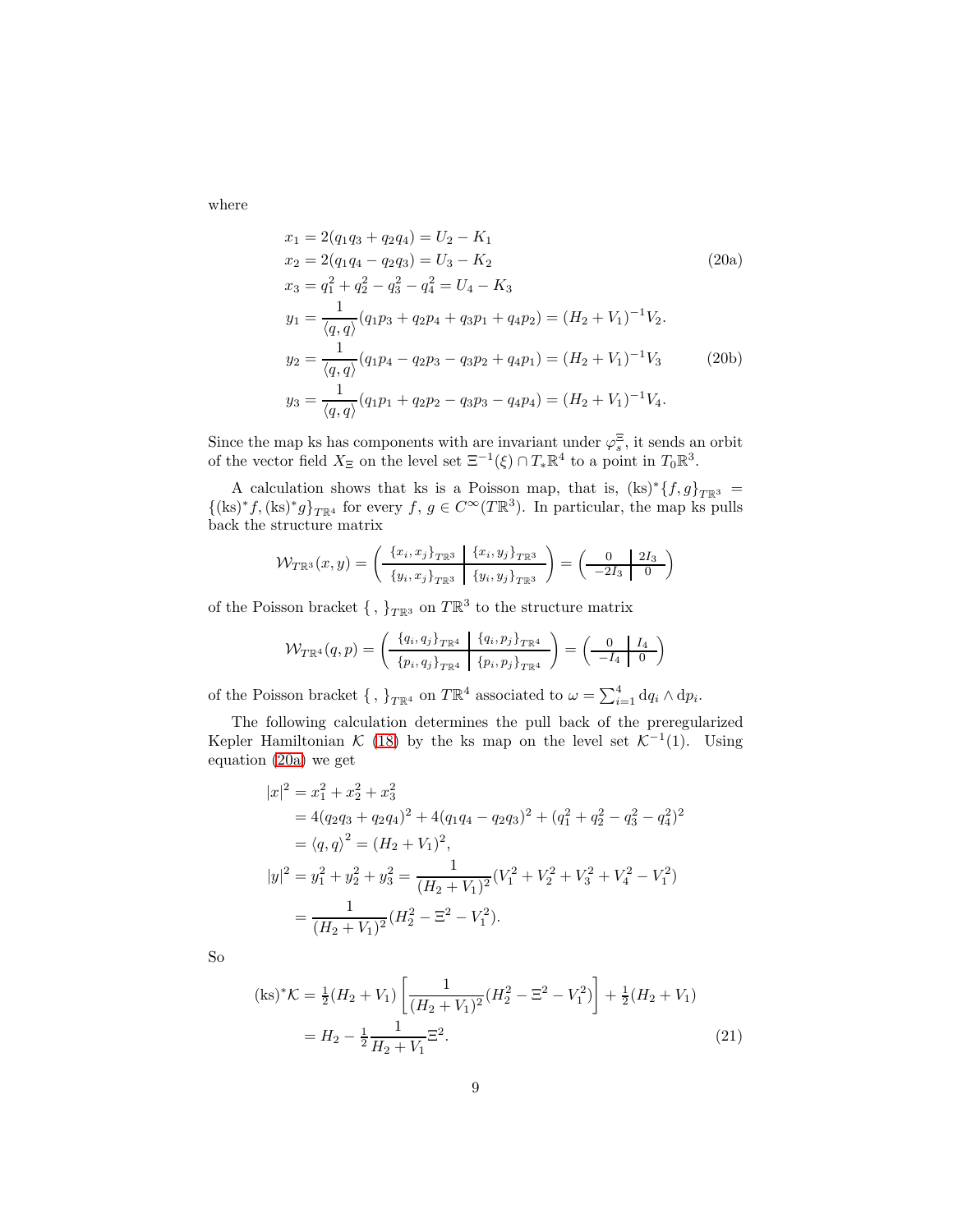Because ks is a Poisson map, it follows that the vector fields  $X_{H_2}$  on  $T_*\mathbb{R}^4$  and  $2X_{\mathcal{K}}$  on  $T_0\mathbb{R}^3$  are ks related on  $\Xi^{-1}(0) \cap T_*\mathbb{R}^4$ .

Restricting the mapping ks [\(19\)](#page-7-3) to  $\Xi^{-1}(0) \cap T_*\mathbb{R}^4$  gives the Kustaanheimo-Stiefel mapping

KS: 
$$
\Xi^{-1}(0) \cap T_* \mathbb{R}^4 \to T_0 \mathbb{R}^3 : (q, p) \mapsto (x, y),
$$
 (22)

where  $(x, y)$  are given in equation (20). KS is a Poisson map, because the map ks  $(19)$  is. From equation  $(21)$  it follows that KS pulls back the preregularized Hamiltonian  $\mathcal{K}$  [\(18\)](#page-7-0) on  $T_0\mathbb{R}^3$  to the harmonic oscillator Hamiltonian  $H_2$  on  $\Xi^{-1}(0)$  and sends an integral curve of the harmonic oscillator vector field  $X_{H_2}$ on  $\Xi^{-1}(0) \cap H_2^{-1}(1)$  to an integral curve of the vector field  $2X_K$  on  $\mathcal{K}^{-1}(1)$ , which is just a reparametrization of an integral curve of the Kepler vector field  $X_K$  on  $K^{-1}(-\frac{1}{2})$ . Below we show that those integral curves of  $X_{H_2}$  on  $\Xi^{-1}(0)$ that intersect the plane  ${q = 0}$  are sent by the KS map to integral curves of the Kepler vector field which are collision orbits that reach  $\{x = 0\}$  in finite time, see equation [\(23\)](#page-10-0), the KS map regularizes the Kepler vector field on the level set  $K^{-1}(-\frac{1}{2})$ .

First we find the pull back of the integrals of angular momentum J and eccentricity vector e of the preregularized Kepler vector field on the level set  $\mathcal{K}^{-1}(1)$  by the KS map and determine their relation to the integrals  $L_j$  and  $K_j$ for  $j = 1, 2, 3$  of the harmonic oscillator vector field on  $\mathcal{J}^{-1}(1,0) = H_2^{-1}(1)$  $\Xi^{-1}(0)$ . We use equations [\(4a\)](#page-3-0) and [\(4b\)](#page-4-0) and the definition of the KS map [\(20a\)](#page-8-0) and [\(20b\)](#page-8-2). We start with  $L_3$ , the third component of L. On  $\mathcal{J}^{-1}(1,0)$  we have

$$
L_3 = U_2 V_3 - U_3 V_2 = U_2 (1 + V_1) y_2 - U_3 (1 + V_1) y_2.
$$

So

$$
(1 + V_1)^{-1}L_3 = (K_1 + x_1)y_2 - (K_2 + x_2)y_3 = K_1y_2 - K_2y_3 + x_1y_2 - x_2y_1
$$
  
=  $(U_1V_2 - U_2V_1)\frac{1}{1 + V_1}V_3 - (U_1V_3 - U_3V_1)\frac{1}{1 + V_1}V_2 + x_1y_2 - x_2y_1$   
=  $-\frac{1}{1 + V_1}V_1(U_2V_3 - U_3V_2) + x_1y_2 - x_2y_1$   
=  $-\frac{1}{1 + V_1}V_1L_3 + x_1y_2 - x_2y_1$ .

Thus on  $\mathcal{J}^{-1}(1,0)$ 

$$
L_3 = [(1 + V_1)^{-1} + V_1(1 + V_1)^{-1}]L_3 = \text{KS}^*(x_1y_2 - x_2y_1) = \text{KS}^*(J_3).
$$

A similar argument shows that  $L_1$  and  $L_2$  on  $\mathcal{J}^{-1}(1,0)$  are equal to the pull back by KS of  $J_1$  and  $J_2$ , respectively, on  $\mathcal{K}^{-1}(1)$ . Before dealing with  $e_3$ , the third component of the eccentricity vector, we compute the pull back of the Euclidean inner product  $\langle x, y \rangle$  of x and y on  $\mathcal{J}^{-1}(1, 0)$  as follows.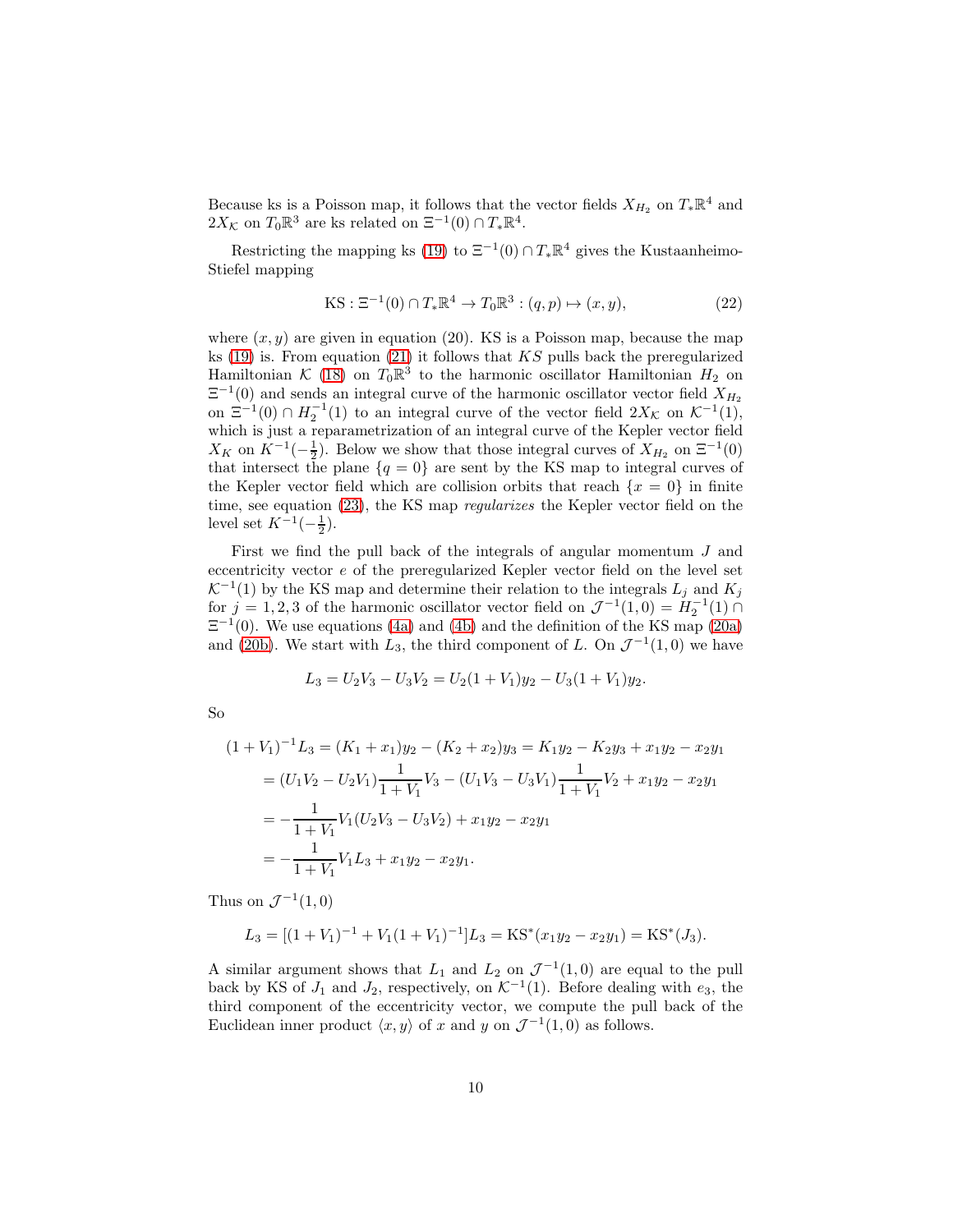$$
(KS)^{*}(\langle x, y \rangle) = (KS)^{*}(x_1y_1 + x_2y_2 + x_3y_3)
$$
  
\n
$$
= (1 + V_1)^{-1} [U_2V_2 + U_3V_3 + U_4V_4 - (V_2K_1 + V_3K_2 + V_4K_3)]
$$
  
\n
$$
= -(1 + V_1)^{-1} [U_1V_1 + V_2K_1 + V_3K_2 + V_4K_3]
$$
  
\n
$$
= -(1 + V_1)^{-1} [U_1V_1 + (U_1V_2 - U_2V_1)V_2 + (U_1V_3 - U_3V_1)V_3
$$
  
\n
$$
+ (U_1V_4 - U_4V_1)V_4]
$$
  
\n
$$
= -(1 + V_1)^{-1} [U_1V_1 + U_1(V_1^2 + V_2^2 + V_3^2 + V_4^2)
$$
  
\n
$$
- V_1(U_1V_1 + U_2V_2 + U_2V_3 + U_4V_4)]
$$
  
\n
$$
= -(1 + V_1)^{-1} [U_1V_1 + U_1] = -U_1.
$$

Now we compute the pull back by KS of the third component of the eccentricity vector on  $\mathcal{J}^{-1}(1,0)$ .

$$
\begin{aligned} \text{(KS)}^* e_3 &= \text{(KS)}^* (-\frac{x_3}{|x|} + (y \times (x \times y))_3) = \text{(KS)}^* (-\frac{x_3}{|x|} + x_3 |y|^2 - y_3 \langle x, y \rangle) \\ &= -(1 + V_1)^{-1} [(U_4 - K_3) - (U_4 - K_3)(1 - V_1) + V_4 U_1] \\ &= -(1 + V_1)^{-1} [U_4 - K_3 - U_4 + (K_3 - (U_1 V_4 - U_4 V_1)) - V_1 K_3] \\ &= K_3. \end{aligned}
$$

A similar argument shows that on  $\mathcal{J}^{-1}(1,0)$  the pull back by KS of first and second component  $e_1$  and  $e_2$  of the eccentricity vector  $e$  are equal to the first and second component  $K_1$  and  $K_2$ , respectively.

Next we determine the set  $C$  of initial conditions of the integral curves of  $X_{H_2}$  on  $\mathcal{J}^{-1}(1,0) \subseteq T\mathbb{R}^4$ , which pass through the collision set  $C = \{q = 0\}$  in  $T\mathbb{R}^4$ . We show that  $C = \mathcal{J}^{-1}(1,0) \cap L^{-1}(0)$ , that is,

<span id="page-10-0"></span>
$$
\mathcal{C} = \{(q, p) \in \mathcal{J}^{-1}(1, 0) \mid L_1^2(q, p) + L_2^2(q, p) + L_3^2(q, p) = 0\}.
$$
 (23)

**Proof.** Suppose that  $\gamma_{(q,p)} : \mathbb{R} \to \mathcal{J}^{-1}(1,0) \subseteq T\mathbb{R}^4$  is an integral curve of  $X_{H_2}$ which starts at  $(q, p) \in \mathcal{J}^{-1}(1, 0)$  and passes through the collision set C, that is,  $(q, p) \in \mathcal{C}$ . Then there is a positive time  $\tau$  such that  $q \cos \tau + p \sin \tau = 0$ , since

$$
\varphi_t^{H_2}(q, p) = \begin{pmatrix} \cos t & \sin t \\ -\sin t & \cos t \end{pmatrix} \begin{pmatrix} q \\ p \end{pmatrix}.
$$

Suppose that  $\cos \tau \neq 0$ . Then  $q = -p \tan \tau = \lambda p$ . From the definition of the functions  $L_j$  for  $j = 1, 2, 3$  we get

$$
L_1(\lambda p, p) = (\lambda p_4)p_1 - (\lambda p_2)p_3 + (\lambda p_2)p_3 - (\lambda p_1)p_4 = 0
$$
  
\n
$$
L_2(\lambda p, p) = (\lambda p_1)p_3 + (\lambda p_2)p_4 - (\lambda p_3)p_2 - (\lambda p_4)p_2 = 0
$$
  
\n
$$
L_3(\lambda p, p) = (\lambda p_3)p_4 - (\lambda p_4)p_3 + (\lambda p_2)p_1 - (\lambda p_1)p_2 = 0.
$$

Thus  $(q, p) \in \mathcal{J}^{-1}(1, 0) \cap L^{-1}(0)$ . If  $\cos \tau = 0$ , then  $\sin \tau \neq 0$ . So  $p = -q \cot \tau =$  $\mu q$ . Calculating as above shows that  $L(q, \mu) = L_2(q, \mu q) = L_3(q, \mu q) = 0$ . So  $(q, p) \in L^{-1}(0) \cap \mathcal{J}^{-1}(1, 0) = \mathcal{C}.$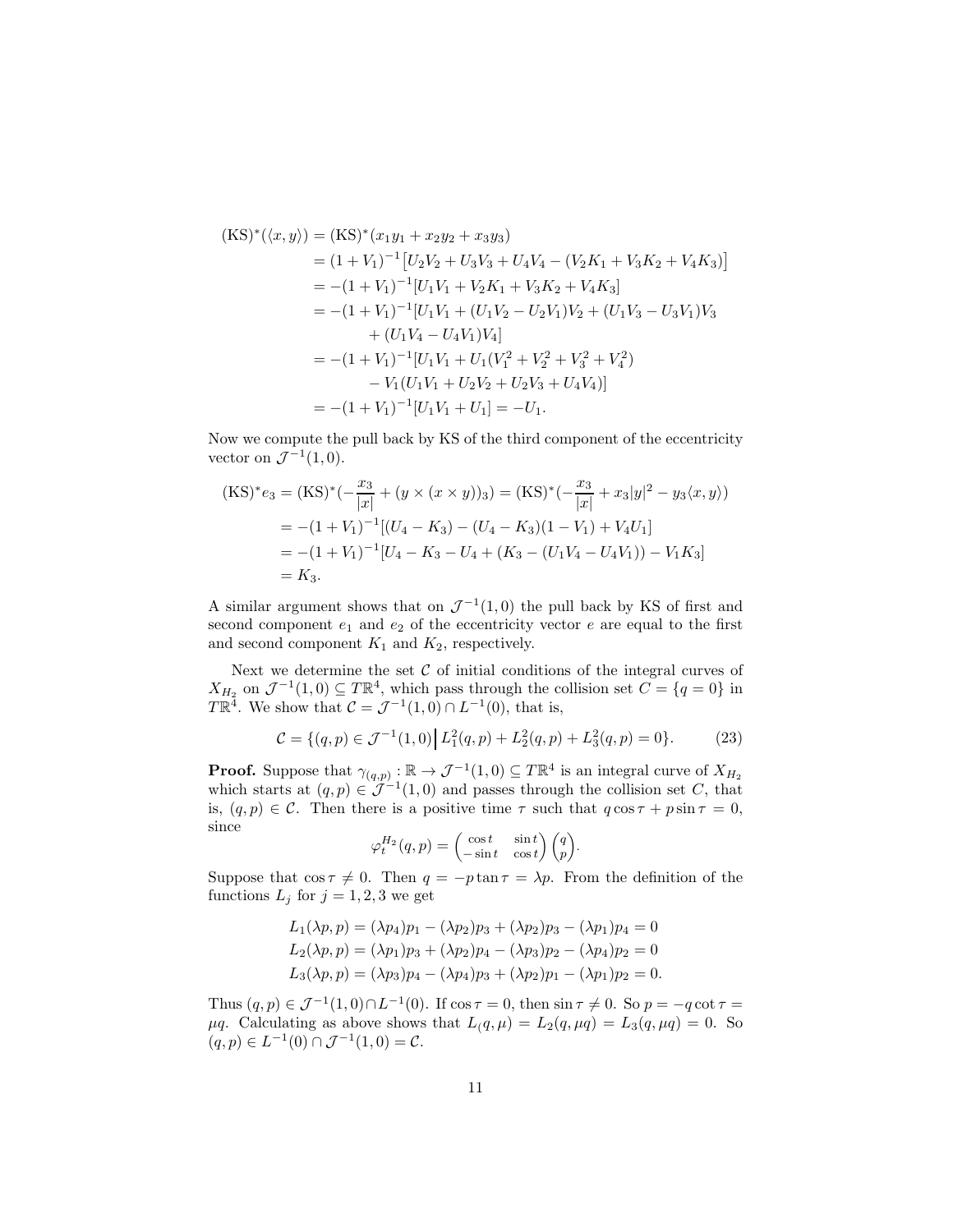Conversely, suppose that  $(q, p) \in C$ . Then  $(q, p) \in \mathcal{J}^{-1}(1, 0) \cap L^{-1}(0)$ . Let  $(x, y) = KS(q, p)$ . Since  $(KS)^*(J[K^{-1}(1)) = L|J^{-1}(1, 0)$ , it follows that  $x \times y = 0$ , because  $L(q, p) = 0$ . Let  $\Gamma_{(x,y)}$  be an integral curve of the vector field  $2X_K$  of energy  $-1$  starting at  $(x, y)$ , whose angular momentum J vanishes. Then  $\Gamma_{(x,y)} = r(t)e(x, y) = r(t)\frac{x}{|x|}$  is a ray such that  $r = r(t) > 0$  and r satisfies

<span id="page-11-0"></span>
$$
\dot{r}^2 - \frac{2}{r} = -1.\tag{24}
$$

From equation [\(24\)](#page-11-0) we see that  $0 \le r \le 2$ . Starting at  $r(0) = r_0$  with  $0 < r_0 \le 2$ and  $\dot{r}(0) = 0$  there is a finite positive time  $\tau_0$  such that  $r(\tau_0) = 0$ . To see this separate variables in equation [\(24\)](#page-11-0) and integrate. Using the change of variables  $s^2 = \frac{2}{r} - 1$  we get

$$
\tau_0 = \int_0^{\tau_0} dt = \int_{r_0}^0 \frac{dr}{\sqrt{2r^{-1} - 1}}
$$
  
=  $4 \int_0^{s_0} \frac{ds}{(s^2 + 1)^2}$ , where  $s_0 = \sqrt{2r_0^{-1} - 1} \ge 0$   
 $< 4 \int_0^{\infty} \frac{ds}{(s^2 + 1)^2} = 4 \int_0^{\pi/2} \cos^2 u \, du$ , using  $s = \tan u$   
=  $\pi$ .

Since  $|x| = \langle q, q \rangle$ , the integral curve  $\gamma_{(q,p)}$  of  $X_{H_2}$  starting at  $(q, p) \in \mathcal{J}^{-1}(1, 0) \cap$  $L^{-1}(0)$ , whose image under the KS mapping is  $\Gamma_{(x,y)}$ , reaches the collision set C at the finite positive time  $\tau_0$ . Hence  $(q, p) \in \mathcal{C}$ .

We now determine the structure matrix  $W_{\mathbb{R}^8/\mathbb{T}^2}$  of the Poisson bracket  $\{\ ,\ \}_{\mathbb{R}^8/\mathbb{T}^2}$  on the  $\mathbb{T}^2$  orbit space  $\mathbb{R}^8/\mathbb{T}^2.$  The smooth surjective mapping

$$
\wp : \mathbb{R}^8 / S^1 \to \mathbb{R}^8 / \mathbb{T}^2 : (K, L, H_2, \Xi; U, V) \mapsto (\xi, \eta, H_2, \Xi)
$$

is a Poisson mapping, that is,  $\wp^*\{f,g\}_{\mathbb{R}^8/\mathbb{T}^2} = {\{\wp^*f,\wp^*g\}_{\mathbb{R}^8/S^1}}$ , for every f,  $g \in C^{\infty}(\mathbb{R}^{8}/\mathbb{T}^{2})$ . Thus we need only determine the Poisson brackets { , , } of the functions  $K_j$  and  $L_j$  for  $j = 1, 2, 3$  on  $(T \mathbb{R}^4, \omega)$ . A straightforward computation gives

$$
\{K_i, K_j\} = 2\sum_{k=1}^3 \epsilon_{ijk} L_k, \ \{L_i, L_j\} = 2\sum_{k=1}^3 \epsilon_{ijk} L_k, \ \{K_i, L_j\} = 2\sum_{k=1}^3 \epsilon_{ijk} K_k,
$$

for  $i, j = 1, 2, 3$ . Using  $\xi_j = \frac{1}{2}(K_j + L_j)$  and  $\eta_j = \frac{1}{2}(K_j - L_j)$  for  $j = 1, 2, 3$  the above equations become

$$
\{\xi_i, \xi_j\} = \sum_{k=1}^3 \epsilon_{ijk} \xi_k, \ \{\eta_i, \eta_j\} = -\sum_{k=1}^3 \epsilon_{ijk} \eta_k, \text{ and } \{\xi_i, \eta_j\} = 0. \tag{25}
$$